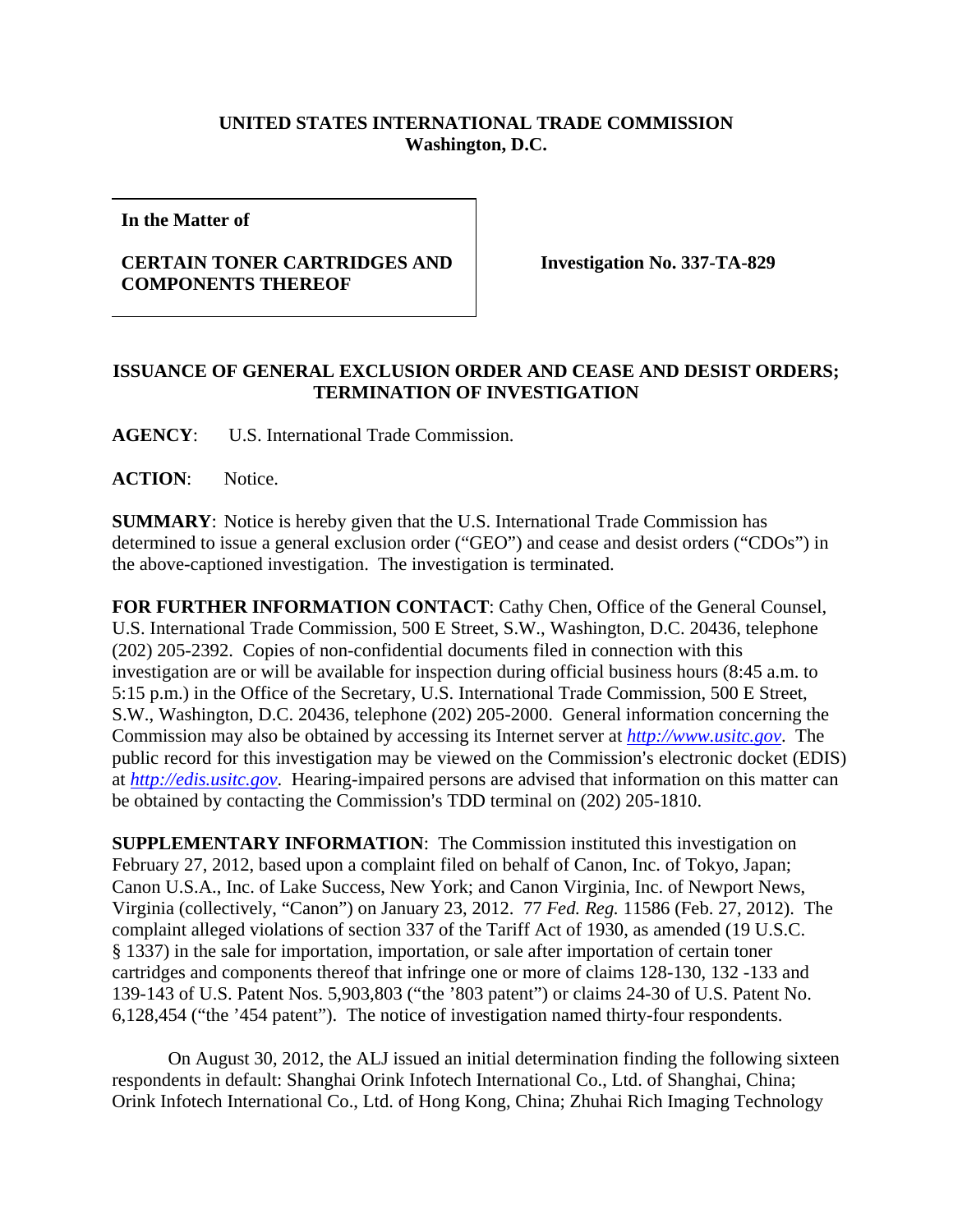Co., Ltd. of Guangdong, China; Standard Image Co., Ltd. (a/k/a Shanghai Orink Co., Ltd.) of Shanghai, China; Zhuhai National Resources & Jingjie Imaging Products Co., Ltd. (d/b/a Huebon Co., Ltd., d/b/a Ink-Tank) of Guangdong, China; Standard Image USA, Inc. (d/b/a Imaging Standard Inc.) of Santa Ana, California; Printronic Corporation (d/b/a Printronic.com, d/b/a InkSmile.com) of Santa Ana, California; Nukote, Inc. of Plano, Texas; Acecom, Inc. – San Antonio (d/b/a InkSell.com) of San Antonio, Texas; Do It Wiser LLC (d/b/a Image Toner) of Marietta, Georgia; E-Max Group, Inc. (d/b/a Databazaar.com) of Miramar, Florida; IJSS Inc. (d/b/a TonerZone.com, d/b/a InkJetSuperstore.com) of Los Angeles, California; Imaging Resources LLC of Chatsworth, California; Ink Technologies Printer Supplies, LLC of Dayton, Ohio; SupplyBuy.com, Inc. of Nashville, Tennessee; and Zinyaw LLC (d/b/a TonerPirate.com) of Houston, Texas. Order No. 14 (nonreviewed October 2, 2012).

 On October 10, 2012, the ALJ issued an ID granting Canon's unopposed motion to withdraw the complaint as to respondent, Nukote Internacional de Mexico, S.A. de C.V. of Neuva Leon, Mexico and thereby to terminate this respondent from the investigation. Order No. 17 (nonreviewed Nov. 14, 2012).

 The remaining respondents were terminated from the investigation on the basis of consent orders: Clover Holdings, Inc.; Clover Technologies Group LLC; Clover Vietnam Co., Ltd.; Dataproducts USA, LLC; Dataproducts Imaging Solutions S.A. de C.V.; CAU Acquisition Co., LLC (d/b/a Cartridges Are Us); Atman, Inc. (d/b/a pcRUSH.com); Dexxxon Digital Storage, Inc.; Discount Office Items, Inc. and Deal Express LLC (d/b/a Discount Office Items); Green Project, Inc.; GreenLine Paper Co., Inc.; Myriad Greeyn LLC; Office World Inc. and OfficeWorld.com, Inc.; OnlineTechStores.com, Inc. (d/b/a SuppliesOutlet.com); and Virtual Imaging Products, Inc. Order No. 8 (nonreviewed July 16, 2012); Order No. 12 (nonreviewed Aug. 10, 2012); Order No. 18 (nonreviewed Nov. 14, 2012); Order No. 19 (nonreviewed Nov. 14, 2012); Order No. 20 (nonreviewed Nov. 14, 2012); Order No. 22 (nonreviewed Dec. 13, 2012). Accordingly, the only parties remaining active in this investigation are Canon and the Investigative Attorney ("IA").

On September 21, 2012, Canon filed a motion for summary determination that it satisfies the economic prong of the domestic industry requirement. On October 4, 2012, the IA submitted a response supporting the motion. On February 26, 2013, the ALJ issued an ID (Order No. 24), granting the motion. On March 25, 2013, the Commission determined not to review the ID.

On November 16, 2012, Canon filed a motion for summary determination of violation with respect to the defaulting respondents. On February 28, 2013, the ALJ issued his final initial determination on violation and recommendation on remedy ("ID/RD"), Order No. 25, granting the motion. The ALJ recommended issuance of a general exclusion order, issuance of cease and desist orders to the eleven defaulting domestic respondents, and the imposition of a bond of 100 percent of entered value during the period of Presidential review. On April 17, 2013, the Commission issued notice of its determination not to review the ALJ's final determination on violation.

The Commission has determined that the appropriate form of relief is the following: (1) a GEO under 19 U.S.C. § 1337(d)(2), prohibiting the unlicensed entry of toner cartridges and